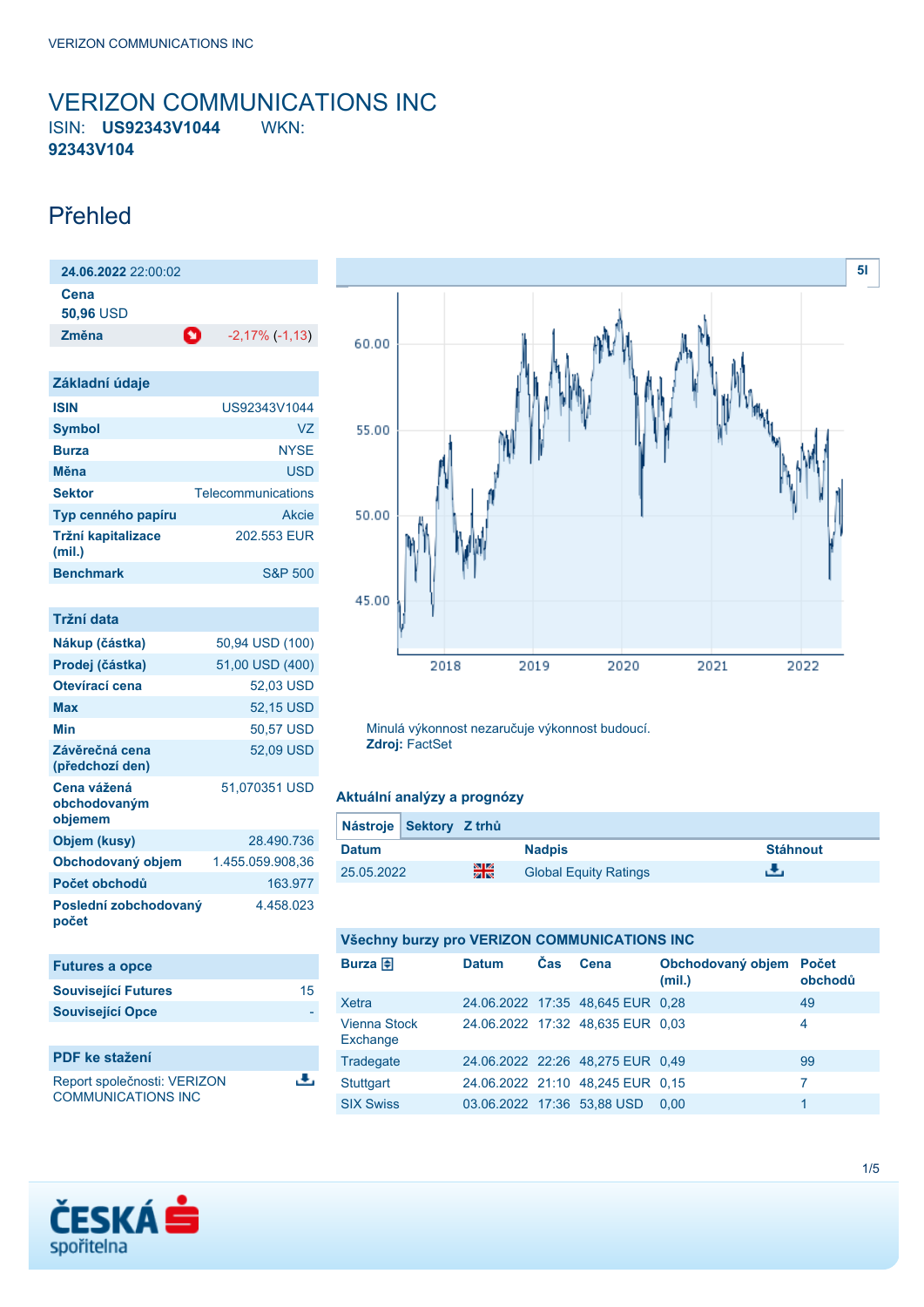| <b>Exchange</b>                 |                            |                                  |          |                |
|---------------------------------|----------------------------|----------------------------------|----------|----------------|
| <b>SIX Swiss</b><br>Exchange    |                            | 16.03.2022 17:35 55.70 CHF       | 0.00     | 1              |
| <b>NYSE</b>                     | 24.06.2022 22:00 50.96 USD |                                  | 1.455.06 | 163.977        |
| <b>Munich</b>                   | 24.06.2022 08:00 49.53 EUR |                                  | 0.00     | 1              |
| <b>London Stock</b><br>Exchange |                            | 24.06.2022 17:35 51.375 USD 0.00 |          | 10             |
| Hanover                         |                            | 24.06.2022 08:00 49.53 EUR       | 0.00     | 1              |
| Hamburg                         | 24.06.2022 08:00 49.53 EUR |                                  | 0.00     | 1              |
| <b>Frankfurt</b>                | 24.06.2022 15:34 49.20 EUR |                                  | 0.06     | 10             |
| <b>Euronext Brussels</b>        | 28.02.2020 16:04 54.00 USD |                                  | 0.03     | $\overline{2}$ |
| <b>Duesseldorf</b>              |                            | 24.06.2022 19:30 48.365 EUR 0.00 |          | 12             |
| <b>Berlin</b>                   | 24.06.2022 08:08 49.36 EUR |                                  | 0.00     | 1              |

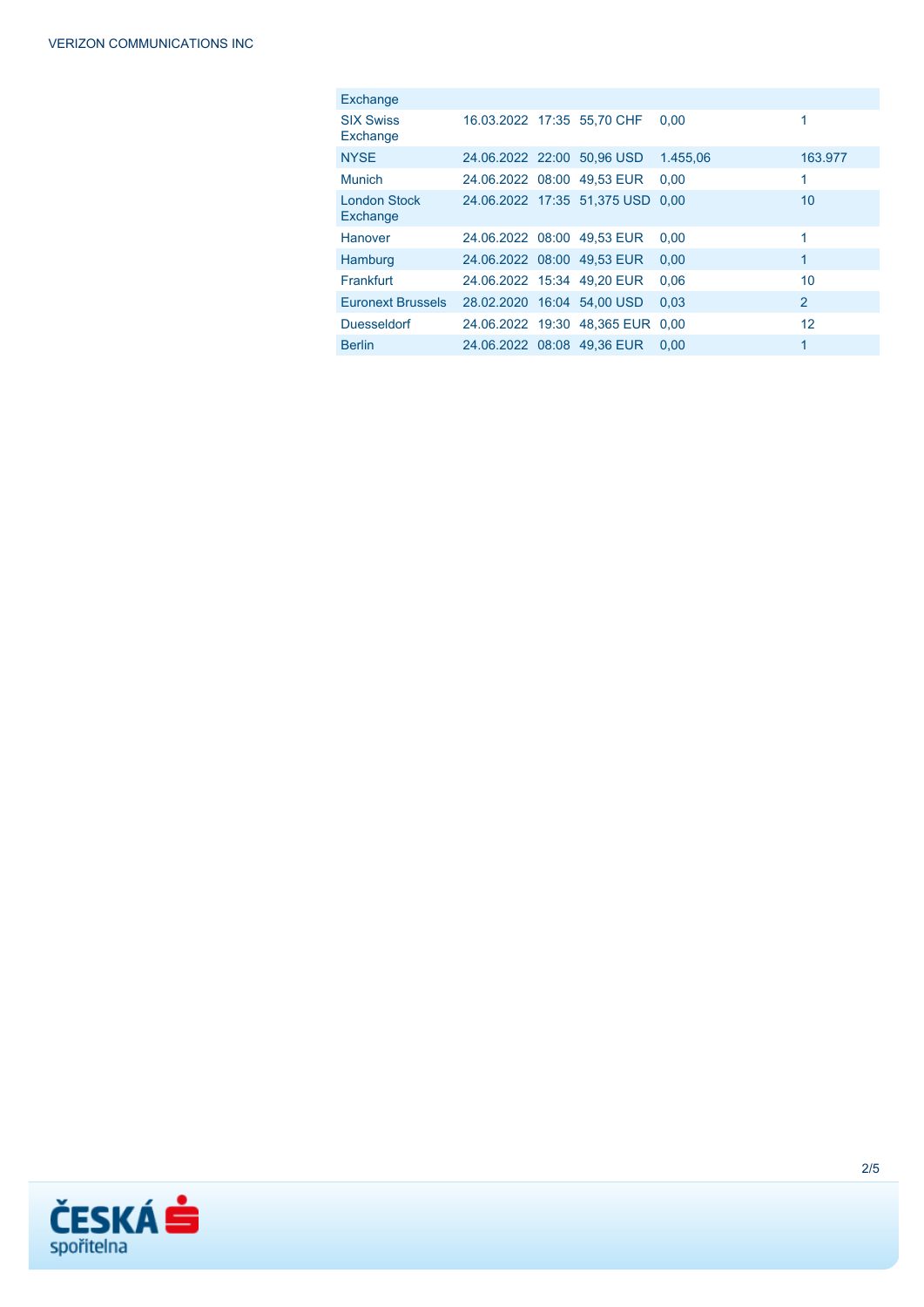# Detaily

**24.06.2022** 22:00:02

**Cena**

**50,96** USD

**Změna** -2,17% (-1,13)

| Základní údaje               |                    |
|------------------------------|--------------------|
| <b>ISIN</b>                  | US92343V1044       |
| <b>Symbol</b>                | VZ                 |
| <b>Burza</b>                 | <b>NYSE</b>        |
| Měna                         | <b>USD</b>         |
|                              |                    |
| <b>Sektor</b>                | Telecommunications |
| Typ cenného papíru           | Akcie              |
| Tržní kapitalizace<br>(mil.) | 202.553 EUR        |
| <b>Benchmark</b>             | <b>S&amp;P 500</b> |

| Tržní data                             |                  |
|----------------------------------------|------------------|
| Nákup (částka)                         | 50,94 USD (100)  |
| Prodej (částka)                        | 51,00 USD (400)  |
| Otevírací cena                         | 52.03 USD        |
| Max                                    | 52,15 USD        |
| Min                                    | 50,57 USD        |
| Závěrečná cena<br>(předchozí den)      | 52.09 USD        |
| Cena vážená<br>obchodovaným<br>objemem | 51,070351 USD    |
| Objem (kusy)                           | 28.490.736       |
| Obchodovaný objem                      | 1.455.059.908.36 |
| Počet obchodů                          | 163.977          |
| Poslední zobchodovaný<br>počet         | 4.458.023        |



Minulá výkonnost nezaručuje výkonnost budoucí. **Zdroj:** FactSet

| 50,70 USD (28.921.351) |
|------------------------|
| 50,23 USD (20.632.590) |
| 51,54 USD (23.936.983) |
| 52,83 USD (20.997.834) |
| 55,51 USD (21.04.2022) |
| 45,55 USD (02.05.2022) |
| 56,85 USD (21.07.2021) |
| 45,55 USD (02.05.2022) |
|                        |

| Výkonnost a riziko |        |
|--------------------|--------|
|                    | $\sim$ |

|                   | 6m                | 1r      | 3r         |
|-------------------|-------------------|---------|------------|
| Výkonn. (%)       | $-3,26\% -9,60\%$ |         | $-12,55\%$ |
| Výkonn. (abs.)    | $-1,72$           | $-5.41$ | $-7.31$    |
| <b>Beta</b>       | 0.27              | 0.25    | 0,45       |
| <b>Volatilita</b> | 21,28             | 17.61   | 19,53      |

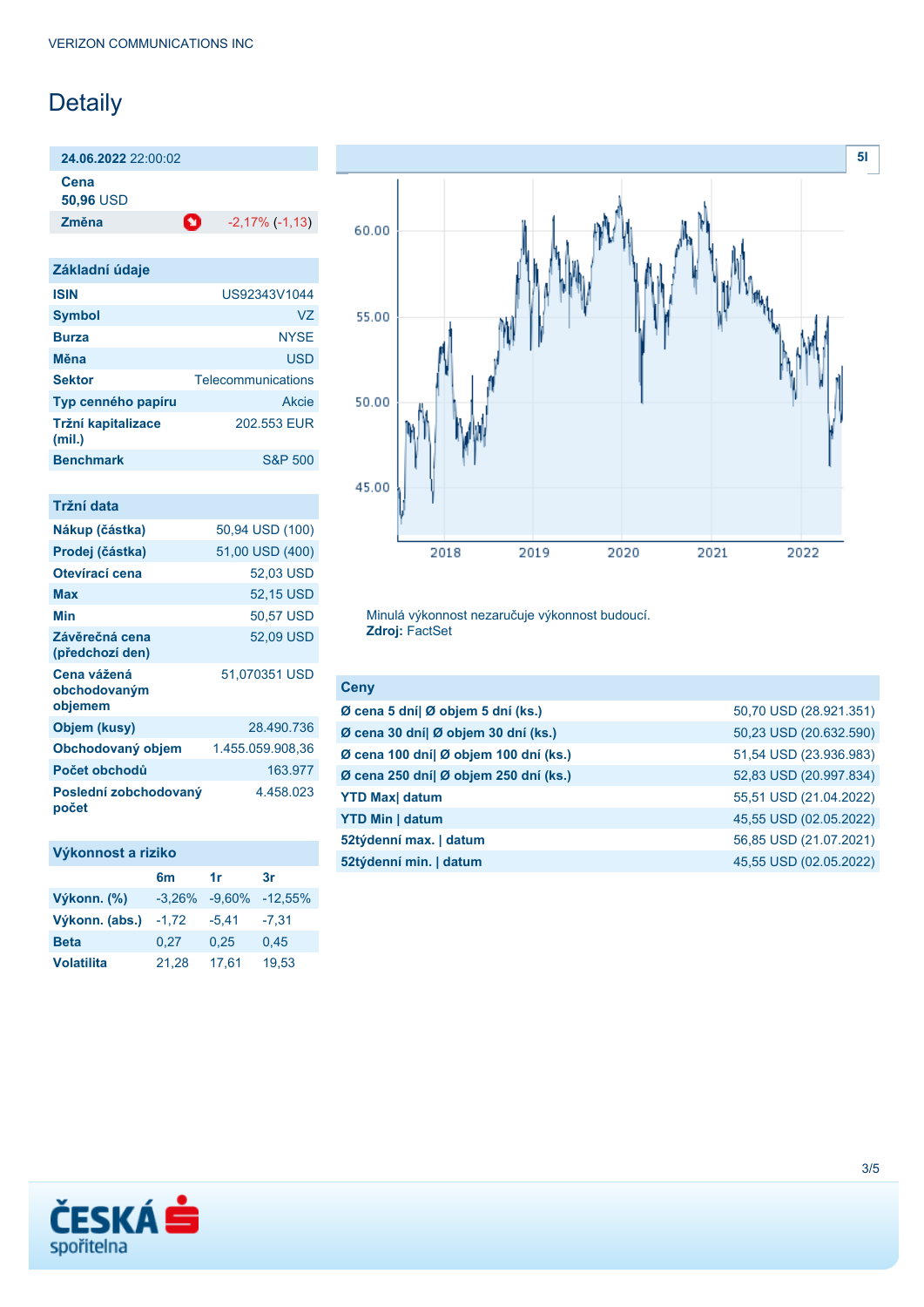# Profil společnosti

#### **Logo společnosti**



### **Kontakty**

VERIZON COMMUNICATIONS INC.

- -

1095 Avenue of the Americas - 10036 New York

Telefon:1-212-395-1000

Fax:1-212-869-3265

[E-mail:-](mailto:-)

### **PDF ke stažení**

Report společnosti: VERIZON COMMUNICATIONS INC

ٹ

#### **Profil společnosti**

Verizon Communications, Inc. is a holding company, which engages in the provision of communications, information, and entertainment products and services to consumers, businesses, and governmental agencies. It operates through the Verizon Consumer Group (Consumer) and Verizon Business Group (Business) segments. The Consumer segment provides consumer-focused wireless and wire line communications services and products. The Business segment offers wireless and wire line communications services and products, video and data services, corporate networking solutions, security and managed network services, local and long distance voice services, and network access to deliver various Internet of Things (IoT) services and products. The company was founded in 1983 and is headquartered in New York, NY.

| Clenové představenstva       |                                             |
|------------------------------|---------------------------------------------|
| <b>Carol Tomé</b>            | Member of Board of<br><b>Directors</b>      |
| <b>Clarence Otis</b>         | Member of Board of<br><b>Directors</b>      |
| <b>Daniel Schulman</b>       | Member of Board of<br><b>Directors</b>      |
| <b>Gregory Weaver</b>        | Member of Board of<br><b>Directors</b>      |
| Laxman<br>Narasimhan         | Member of Board of<br><b>Directors</b>      |
| <b>Mark Bertolini</b>        | Member of Board of<br><b>Directors</b>      |
| <b>Melanie Healey</b>        | Member of Board of<br><b>Directors</b>      |
| <b>Rodney Slater</b>         | Member of Board of<br><b>Directors</b>      |
| <b>Roxanne Austin</b>        | Member of Board of<br><b>Directors</b>      |
| <b>Shellye</b><br>Archambeau | Member of Board of<br><b>Directors</b>      |
| <b>Hans Vestberg</b>         | <b>Chairman of Managing</b><br><b>Board</b> |
| <b>Craig Silliman</b>        | <b>Member of Executive</b><br>Committee     |
| Diego Scotti                 | <b>Member of Executive</b><br>Committee     |
| James J. Gerace              | <b>Member of Executive</b><br>Committee     |
| <b>Kyle Malady</b>           | <b>Member of Executive</b><br>Committee     |
| <b>Manon Brouillette</b>     | <b>Member of Executive</b><br>Committee     |
| <b>Matthew D. Ellis</b>      | <b>Member of Executive</b><br>Committee     |
| <b>Rima Qureshi</b>          | <b>Member of Executive</b><br>Committee     |
| <b>Ronan Dunne</b>           | <b>Member of Executive</b><br>Committee     |
| <b>Rose Stuckey Kirk</b>     | <b>Member of Executive</b>                  |